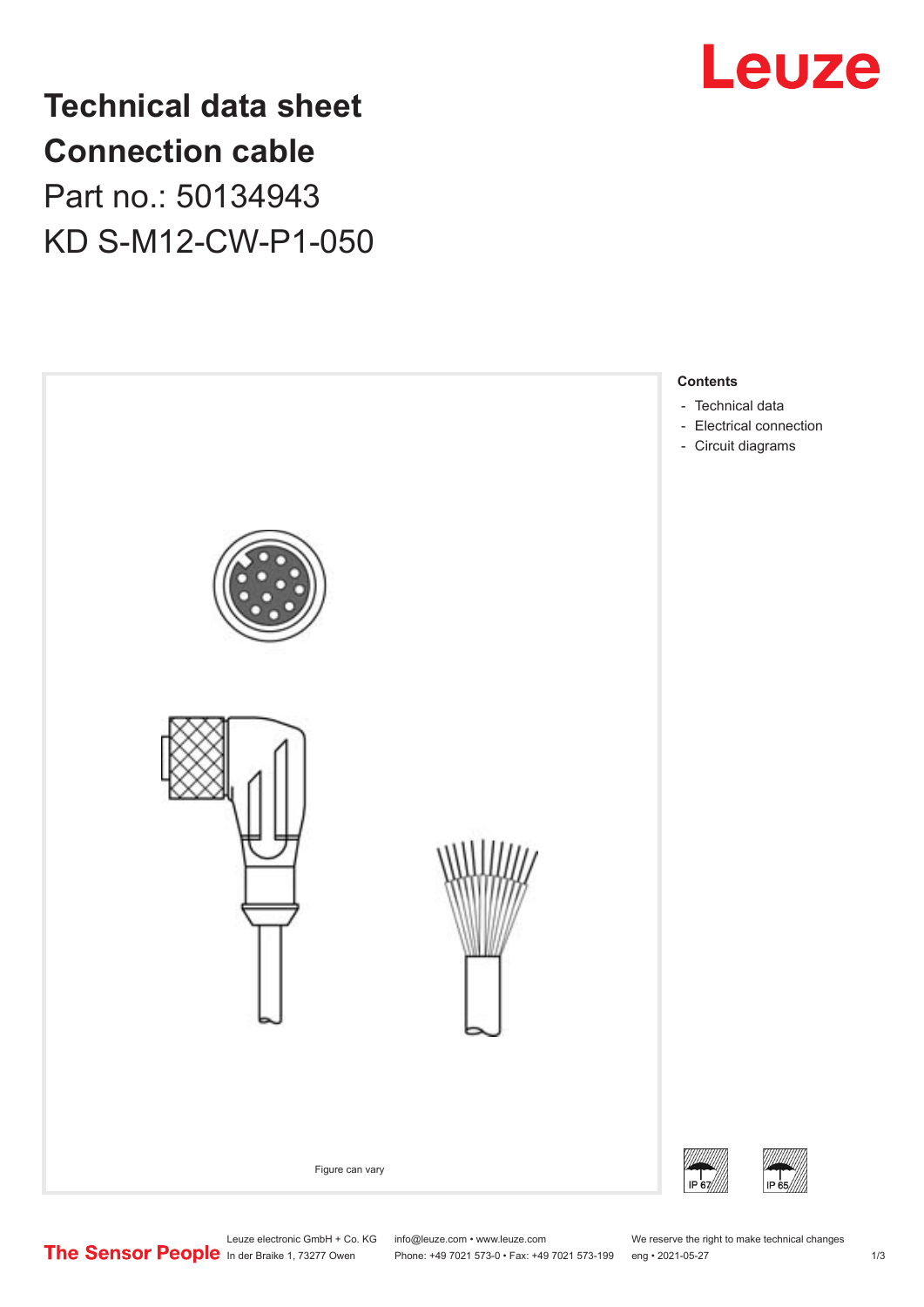## <span id="page-1-0"></span>**Technical data**

#### **Electrical data**

**Performance data Operating voltage** Max. 30 V AC/DC

#### **Connection**

| <b>Connection 1</b>               |                                                                                                                                                                                                                                |  |
|-----------------------------------|--------------------------------------------------------------------------------------------------------------------------------------------------------------------------------------------------------------------------------|--|
| <b>Type of connection</b>         | Connector                                                                                                                                                                                                                      |  |
| <b>Thread size</b>                | M12                                                                                                                                                                                                                            |  |
| <b>Type</b>                       | Female                                                                                                                                                                                                                         |  |
| Handle body material              | <b>PUR</b>                                                                                                                                                                                                                     |  |
| No. of pins                       | $12$ -pin                                                                                                                                                                                                                      |  |
| <b>Encoding</b>                   | A-coded                                                                                                                                                                                                                        |  |
| Version                           | Angled                                                                                                                                                                                                                         |  |
| Lock                              | Screw fitting, nickel-plated diecast zinc,<br>recommended torque 0.6 Nm, self-<br>locking                                                                                                                                      |  |
| <b>Connection 2</b>               |                                                                                                                                                                                                                                |  |
| <b>Type of connection</b>         | Open end                                                                                                                                                                                                                       |  |
|                                   |                                                                                                                                                                                                                                |  |
| Cable properties                  |                                                                                                                                                                                                                                |  |
| <b>Number of conductors</b>       | 12 Piece(s)<br>$0.14 \text{ mm}^2$                                                                                                                                                                                             |  |
| Wire cross section                |                                                                                                                                                                                                                                |  |
| <b>AWG</b>                        | 26                                                                                                                                                                                                                             |  |
| Sheathing color                   | <b>Black</b>                                                                                                                                                                                                                   |  |
| <b>Shielded</b>                   | Yes                                                                                                                                                                                                                            |  |
| Silicone-free                     | Yes                                                                                                                                                                                                                            |  |
| Cable design                      | Connection cable (open on one end)                                                                                                                                                                                             |  |
| Cable diameter (external)         | $6.5 \text{ mm}$                                                                                                                                                                                                               |  |
| Cable length                      | 5.000 mm                                                                                                                                                                                                                       |  |
| <b>Sheathing material</b>         | <b>PUR</b>                                                                                                                                                                                                                     |  |
| <b>Wire insulation</b>            | PP                                                                                                                                                                                                                             |  |
| <b>Traverse rate</b>              | Max. 3.3 m/s with horiz. traverse path of<br>5m and and max, acceleration of 5m/s <sup>2</sup>                                                                                                                                 |  |
| Suitability for drag chains       | Yes                                                                                                                                                                                                                            |  |
| Properties of the outer sheathing | Free of CFC, cadmium, silicone, halogen<br>and lead, matt, low-adhesion, abrasion-<br>resistant, easily machine-processable                                                                                                    |  |
| Resistance of the outer sheathing | Hydrolysis and microbe resistant, good<br>oil, gasoline and chemical resistance in<br>accordance with VDE 0472 part 803 test<br>B, flame retardant in accordance with UL<br>1581 VW1 / CSA FT1 / IEC 60332-1,<br>IEC 60332-2-2 |  |
| <b>Torsion suitability</b>        | $\pm 30^\circ$ / m (max. 2 mio. cycles with 35<br>cycles / min)                                                                                                                                                                |  |

# **Leuze**

#### **Mechanical data**

| <b>Width across flats</b>                                       | 13 mm                    |
|-----------------------------------------------------------------|--------------------------|
| <b>Bending cycles</b>                                           | 5,000,000 Piece(s)       |
| Bending radius, flexible laying, min.                           | Min. 10 x cable diameter |
| Bending radius, stationary laying, min. Min. 5 x cable diameter |                          |
| <b>Environmental data</b>                                       |                          |
| Ambient temperature, operation,<br>flexible use                 | $-2580 °C$               |
| Ambient temperature, operation,<br>stationary use               | $-40.80 °C$              |
| <b>Certifications</b>                                           |                          |
| Degree of protection                                            | IP 65                    |
|                                                                 | IP 67                    |
| <b>Classification</b>                                           |                          |
| <b>Customs tariff number</b>                                    | 85444290                 |
| eCl@ss 5.1.4                                                    | 27279201                 |
| eCl@ss 8.0                                                      | 27279218                 |
| eCl@ss 9.0                                                      | 27060311                 |
| eCl@ss 10.0                                                     | 27060311                 |
| eCl@ss 11.0                                                     | 27060311                 |
| <b>ETIM 5.0</b>                                                 | EC001855                 |
| <b>ETIM 6.0</b>                                                 | EC001855                 |
| <b>ETIM 7.0</b>                                                 | EC001855                 |

## **Electrical connection**

#### **Connection 1**

| Type of connection   | Connector                                                                             |
|----------------------|---------------------------------------------------------------------------------------|
| <b>Thread size</b>   | M <sub>12</sub>                                                                       |
| <b>Type</b>          | Female                                                                                |
| Handle body material | <b>PUR</b>                                                                            |
| No. of pins          | $12$ -pin                                                                             |
| Encoding             | A-coded                                                                               |
| Version              | Angled                                                                                |
| Lock                 | Screw fitting, nickel-plated diecast zinc, recommended<br>torque 0.6 Nm, self-locking |